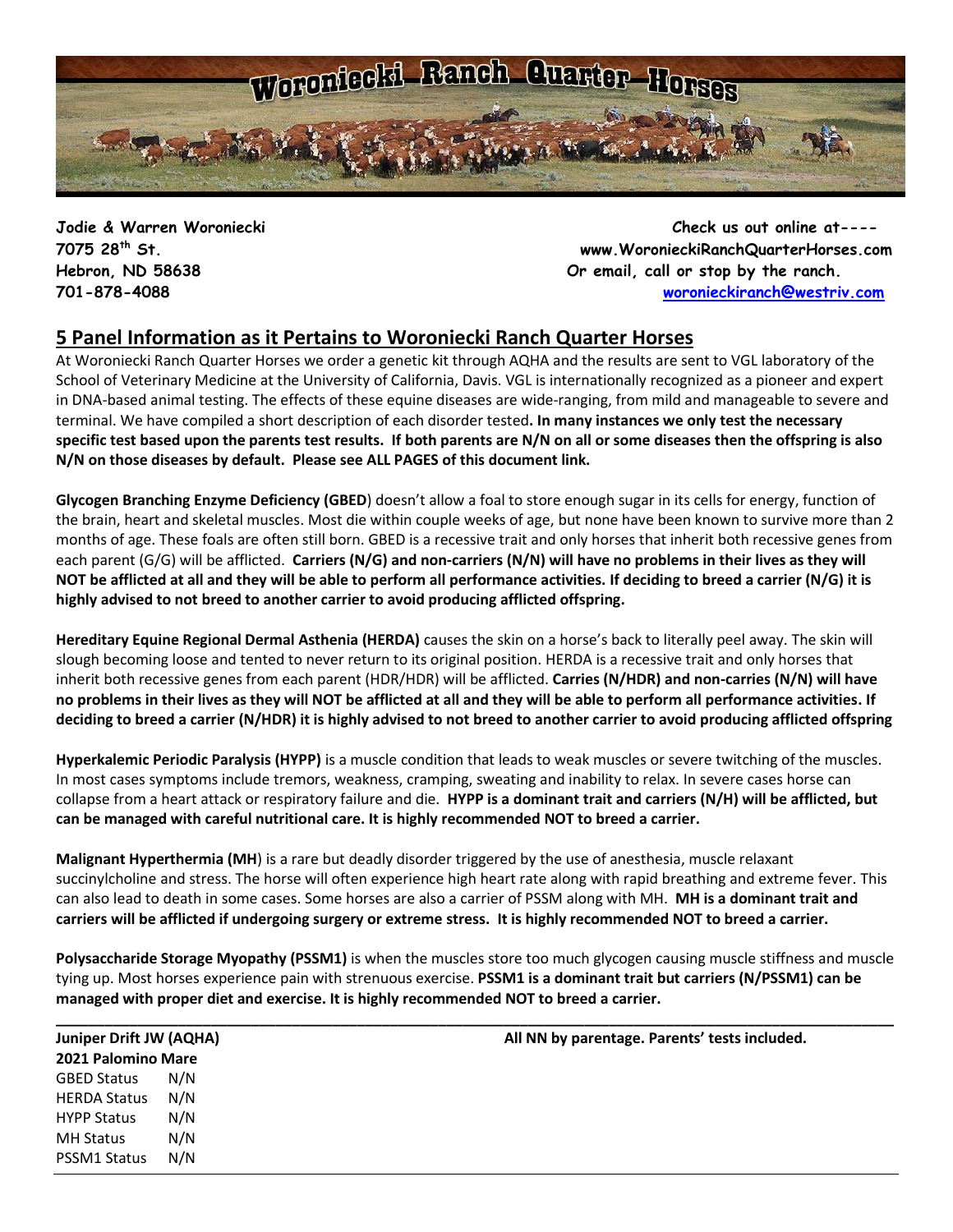## UNIVERSITY OF CALIFORNIA, DAVIS

BERKELEY • DAVIS • IRVINE • LOS ANGELES • MERCED • RIVERSIDE • SAN DIEGO • SAN FRANCISCO

VETERINARY GENETICS LABORATORY SCHOOL OF VETERINARY MEDICINE ONE SHIELDS AVENUE DAVIS, CALIFORNIA 95616-8744

Horse: WALTER O RIELLY

TELEPHONE: (530) 752-2211



FAX: (530) 752-3556

## AQHA GENETIC DISEASE PANEL TEST RESULTS

AMERICAN QUARTER HORSE ASSOCIATION P.O. BOX 200 AMARILLO, TX 79168-0001

| <b>ILDI NEUVELO</b>   |                     |  |  |  |
|-----------------------|---------------------|--|--|--|
| Case:                 | QHA192970           |  |  |  |
| <b>Date Received:</b> | 11-May-2015         |  |  |  |
| <b>Print Date:</b>    | 15-May-2015         |  |  |  |
| <b>Report ID:</b>     | 9633-4604-1417-2011 |  |  |  |

Verify report at www.vgl.ucdavis.edu/myvgl/verify.html

## Reg: 4343282

| Reg: 3190953<br>Sire: BRADYWOOD |            |                                                               |  |
|---------------------------------|------------|---------------------------------------------------------------|--|
| Dam: LACYS KEEPSAKE             |            | Reg: 3169660                                                  |  |
| <b>GBED</b>                     | N/N        | N/N - Normal - Does not possess the disease-causing GBED gene |  |
| <b>HERDA</b>                    | <b>N/N</b> | N/N - Normal - horse does not have the HERDA gene             |  |
| <b>HYPP</b>                     | N/N        | N/N - Normal - Does not possess the disease-causing HYPP gene |  |
| <b>MH</b>                       | N/N        | N/N - Normal - horse does not have the MH gene                |  |
| <b>PSSM1</b>                    | N/N        | N/N - Normal - horse does not have the PSSM1 gene             |  |

GBED - Glycogen Branching Enzyme Deficiency. Fatal disease of newborn foals caused by defect in glycogen storage. Affects heart and skeletal muscles and brain. Inherited as recessive disease.

HERDA - Hereditary Equine Regional Dermal Asthenia. Skin disease characterized by hyperextensible skin, scarring, and severe lesions along the back of affected horses. Typical onset is around 2 years of age. Inherited as a recessive disease.

HYPP - Hyperkalemic Periodic Paralysis. Muscle disease caused by defect in sodium channel gene that causes involuntary muscle contraction and increased level of potassium in blood. Inherited as dominant disease. Two copies of defective gene produce more severe signs than one copy.

MH - Malignant Hyperthermia. Rare but life-threatening skeletal muscle disease triggered by exposure to volatile anesthetics (halothane), depolarizing muscle relaxants (succinylcholine), and stress. Presumed inheritance as dominant disease.

PSSM1 - Polysaccharide Storage Myopathy Type 1. Muscle disease characterized by accumulation of abnormal complex sugars in skeletal muscles. Signs include muscle pain, stiffness, skin twitching, sweating, weakness and reluctance to move. Inherited as a dominant disease.

GBED testing performed under a license agreement with the University of Minnesota. HERDA testing performed under a license agreement with the University of California, Davis. PSSM1 testing performed under a license agreement with the American Quarter Horse Association.